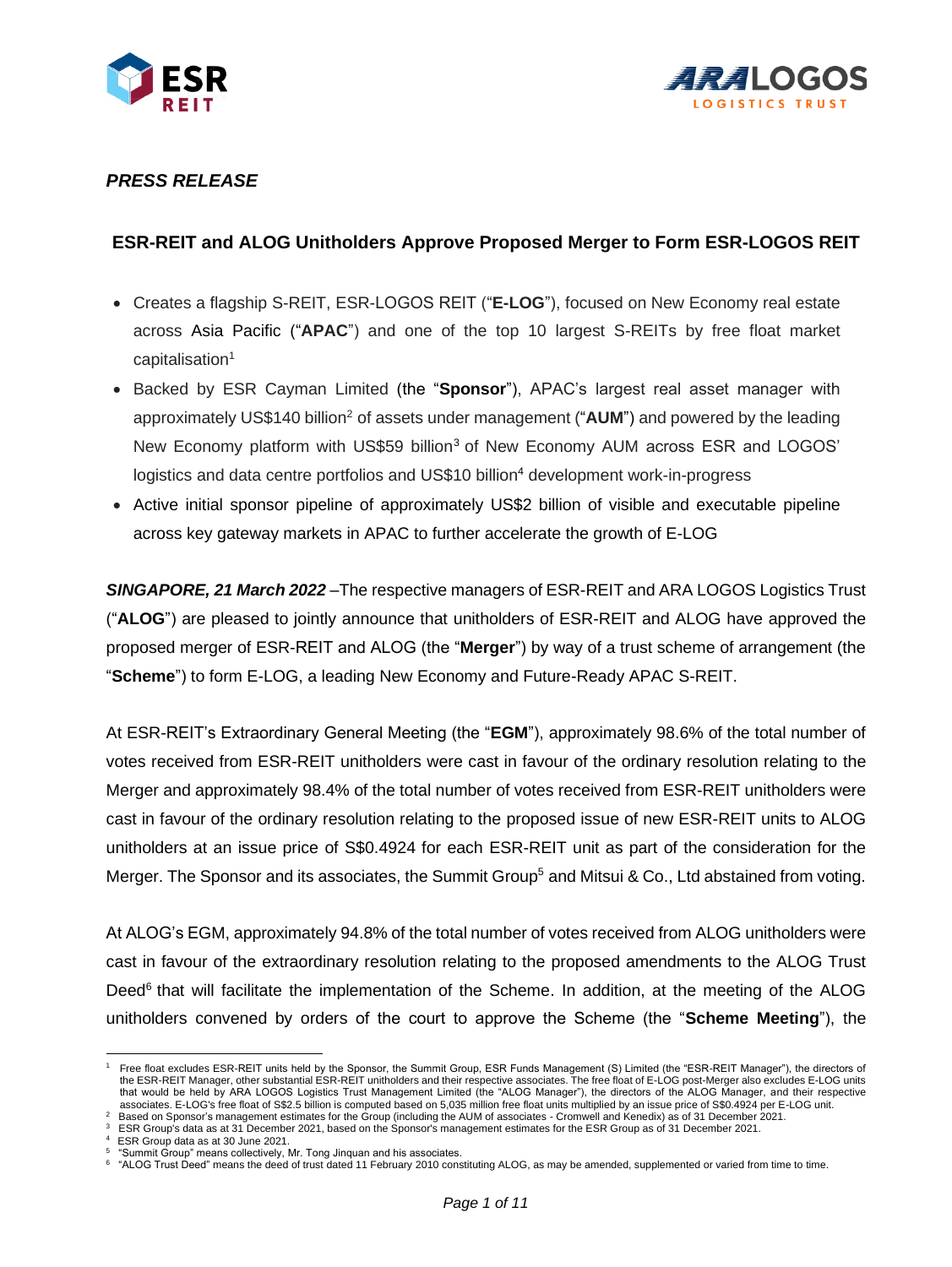



resolution to approve the Scheme was approved by approximately 62.9% in number of ALOG unitholders representing approximately 92.5% in value of the ALOG units held by the ALOG unitholders present and voting by proxy at the Scheme Meeting. The ALOG Manager, the parties acting in concert with the ESR-REIT Manager in connection with the Merger and the directors of the ALOG Manager who are not considered independent for the purposes of the Scheme abstained from voting on the resolution to approve the Scheme.

**Mr. Adrian Chui, Chief Executive Officer and Executive Director of the ESR-REIT Manager, said**: "We would like to thank our ESR-REIT unitholders for the strong support given to us for this truly transformational merger. The new E-LOG will see the combination of two best-in-class platforms with stellar track records to create a flagship REIT focused on the New Economy<sup>7</sup> sector in APAC, which is backed by the largest secular growth trends in Asia. The EGM results validate our belief that unitholders appreciate the importance of size and scale as we embark on our next phase of growth. Additionally, this successful merger addresses the issues of the overlapping investment mandates and conflicts of interest arising from a common sponsor, thereby allowing our Sponsor, ESR Group<sup>8</sup>, to concentrate its efforts and resources on our single enlarged platform. I would like to take this chance to express my gratitude and appreciation to our unitholders for their unwavering trust as we embark on this new journey together. Through this enlarged platform, we are now in a better position to pursue growth opportunities, create value and deliver long-term sustainable returns for our combined set of unitholders."

**Ms. Karen Lee, Chief Executive Officer of the ALOG Manager, said**: "We believe that ALOG unitholders' decision to support the Merger is a testament to the strong strategic merits for the formation of the larger E-LOG, a leading New Economy APAC-focused REIT backed by a best-in-class sponsor, and armed with a clear growth pipeline. E-LOG is also expected to be amongst the top 10<sup>9</sup> largest S-REITs by free float market capitalisation and have greater representation on the FTSE EPRA Nareit Global Developed Index. Moving forward, Adrian and I will work hand in hand to accomplish the milestones we have communicated to unitholders as we pursue long-term sustainable and accretive growth for E-LOG."

The Merger is an important milestone and unlocks transformative growth for both ESR-REIT and ALOG unitholders. In their new capacities as Chief Executive Officer and Deputy Chief Executive Officer of the E-LOG Manager respectively, Mr. Adrian Chui and Ms. Karen Lee will work together to propel E-LOG towards an enhanced growth trajectory by accelerating its exposure to in-demand logistics properties and deliver long-term sustainable value to the combined group of unitholders. E-LOG will hold a diversified

<sup>7</sup>  "New Economy" refers to logistics / warehouse and high-specification industrial properties.

<sup>&</sup>lt;sup>8</sup> "ESR Group" refers to the ESR group of companies of which ESR Cayman Limited is the holding company.

<sup>9</sup> Refer to paragraph 2.4(e) of the Letter to ALOG Unitholders in the revised scheme document dated 25 February 2022 in relation to the Scheme.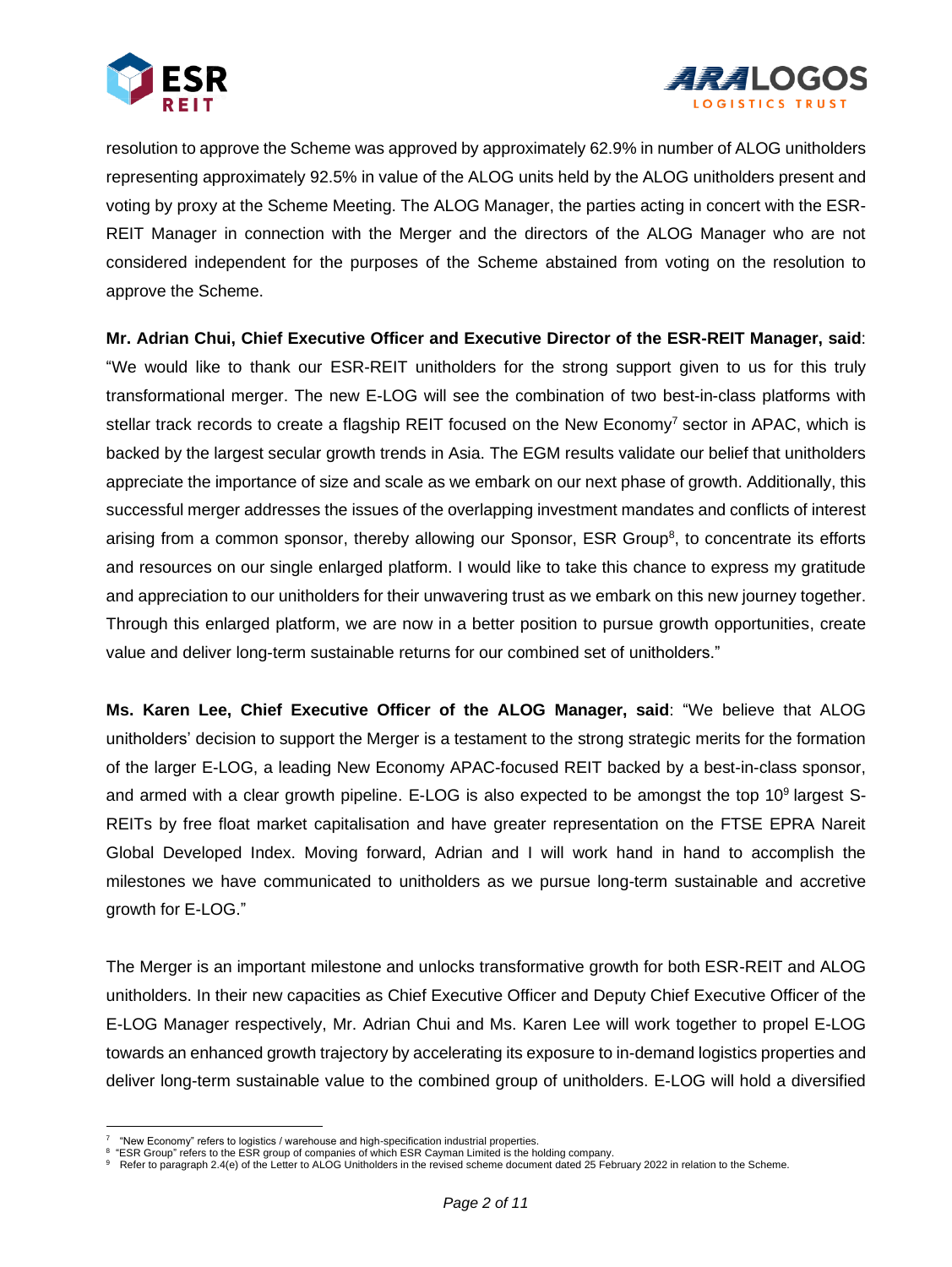



portfolio of logistics/warehouse, high-specifications industrial properties, business parks and general industrial properties with total assets of approximately S\$5.4 billion<sup>10</sup> across Singapore and Australia. E-LOG will hold 87 Portfolio Properties<sup>11</sup> (including 20 in Australia) and 41 Fund Properties<sup>12</sup> in Australia to manage a total net leasable area of 2.2 million square metres (24.1 million square feet)<sup>13</sup>.

With its recent acquisition of ARA Asset Management Limited, the Sponsor has emerged as APAC's largest real asset manager powered by the New Economy and the third largest listed real estate investment manager globally with approximately US\$140 billion<sup>14</sup> of AUM.

E-LOG is set to benefit from access to the Sponsor's New Economy portfolio of assets of over US\$59 billion <sup>15</sup> and its over US\$10 billion <sup>16</sup> work-in-progress development pipeline. An initial pipeline of approximately US\$2 billion of visible and executable APAC New Economy assets available from the ESR Group will accelerate E-LOG's growth as a leading Future-Ready APAC S-REIT. E-LOG will also continue to have access to the Sponsor's global tenant network, operational platform and its core focus in the New Economy sector will be further enhanced, providing outsized exposure to the largest secular growth opportunity in APAC.

Under the Scheme, RBC Investor Services Trust Singapore Limited (in its capacity as trustee of ESR-REIT) will be acquiring all the units of ALOG held by ALOG unitholders in exchange for a combination of new ESR-REIT units and cash. ALOG unitholders will receive a scheme consideration of S\$0.970 for each ALOG unit which shall be satisfied by (i) S\$0.097 in cash, and (ii) 1.7729 new ESR-REIT units at an issue price of S\$0.4924 for each new ESR-REIT unit.

Subject to obtaining the necessary approvals and satisfaction and/or waiver of other conditions of the Scheme, the Merger is expected to become effective by the end of April 2022, following which ALOG will be delisted from the SGX-ST in or around May 2022<sup>17</sup>.

**-End-**

<sup>10</sup> Based on reported total assets as of 30 June 2021.

<sup>&</sup>lt;sup>11</sup> "Portfolio Properties" refer to all properties owned either directly or indirectly but excludes Fund Properties.

<sup>&</sup>lt;sup>12</sup> "Fund Properties" refer to all properties owned either directly or indirectly through investment funds.

<sup>&</sup>lt;sup>13</sup> Unless otherwise stated, all references to E-LOG, ESR-REIT and ALOG portfolio metrics in this press release are as at 30 June 2021 and have not been adjusted for ESR-REIT's divestments of 11 Serangoon North Avenue 5 and 3C Toh Guan Road East which were completed on 30 November 2021, 28 Senoko Drive, which was completed on 14 January 2022, and 45 Changi South Avenue 2, which was completed on 14 March 2022, and ALOG's acquisition of 21 Curlew Street, Queensland, Australia, which was completed on 11 January 2022.

<sup>&</sup>lt;sup>14</sup> Based on Sponsor's management estimates for the Group (including the AUM of associates - Cromwell and Kenedix) as of 31 December 2021.

<sup>15</sup> ESR Group's data as at 31 December 2021, based on the Sponsor's management estimates for the ESR Group as of 31 December 2021.

<sup>&</sup>lt;sup>16</sup> ESR Group data as at 30 June 2021.

<sup>&</sup>lt;sup>17</sup> The timeline for the Scheme is indicative only and subject to change. Please refer to future announcement(s) by ALOG for the exact dates of these events.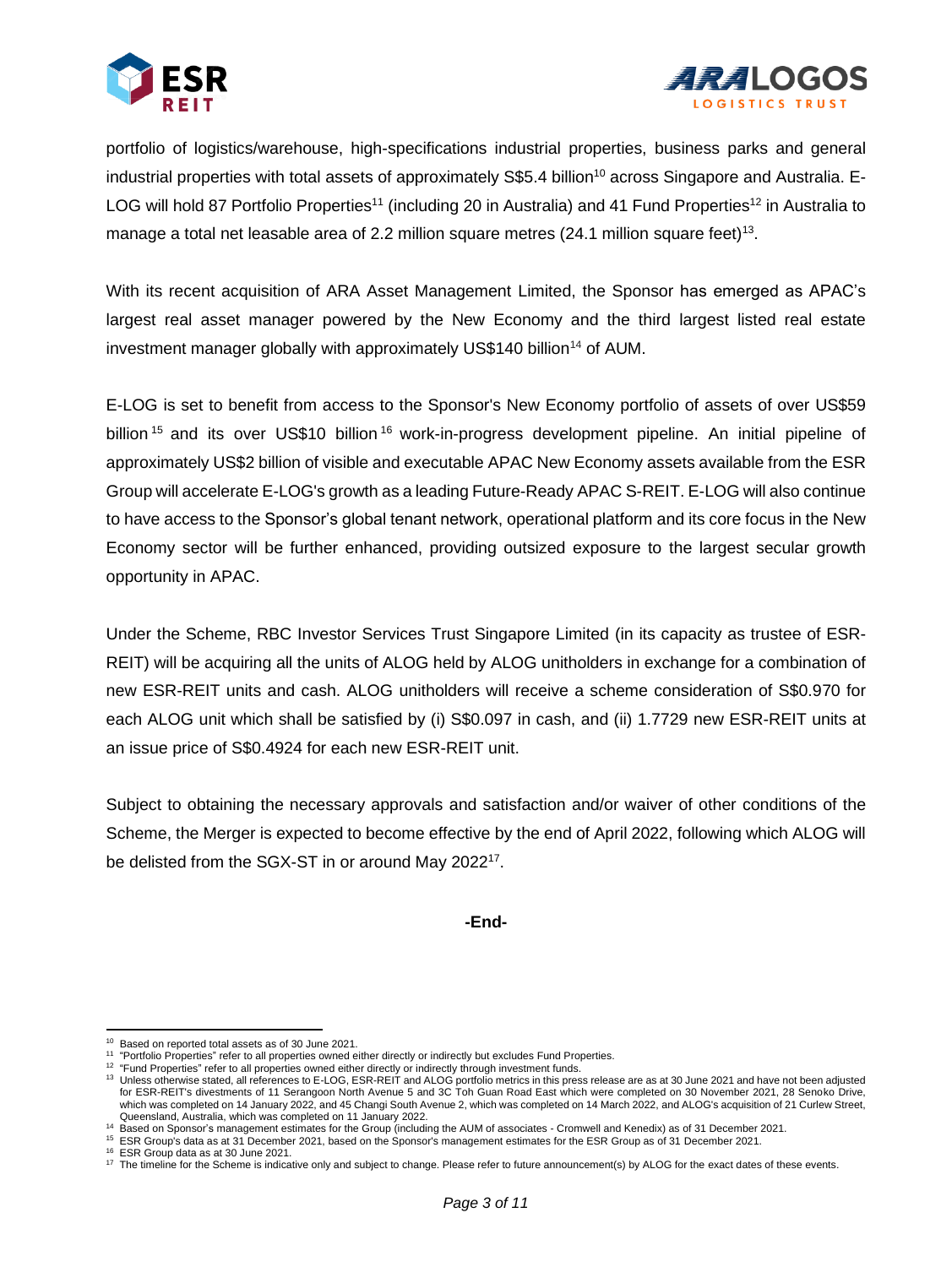



#### **Investor Contacts**

FOR ESR-REIT Citigroup Global Markets Singapore Pte. Ltd. Investment Banking Tel: +65 6657 1959

Maybank Securities Pte. Ltd (formerly known as Maybank Kim Eng Securities Pte. Ltd.)

Investment Banking and Advisory

Tel: +65 6231 5179

## **Media Contacts**

Citigate Dewe Rogerson Singapore Chia Hui Kheng / Justin Teh / Samantha Lee Tel: +65 6534 5122 Email: [huikheng.chia@citigatedewerogerson.com](mailto:huikheng.chia@citigatedewerogerson.com) / [justin.teh@citigatedewerogerson.com](mailto:justin.teh@citigatedewerogerson.com) / [samantha.lee@citigatedewerogerson.com](mailto:samantha.lee@citigatedewerogerson.com)

FOR ALOG BofA Securities Investment Banking +65 6678 0066

DBS Bank Ltd. Strategic Advisory +65 6878 4155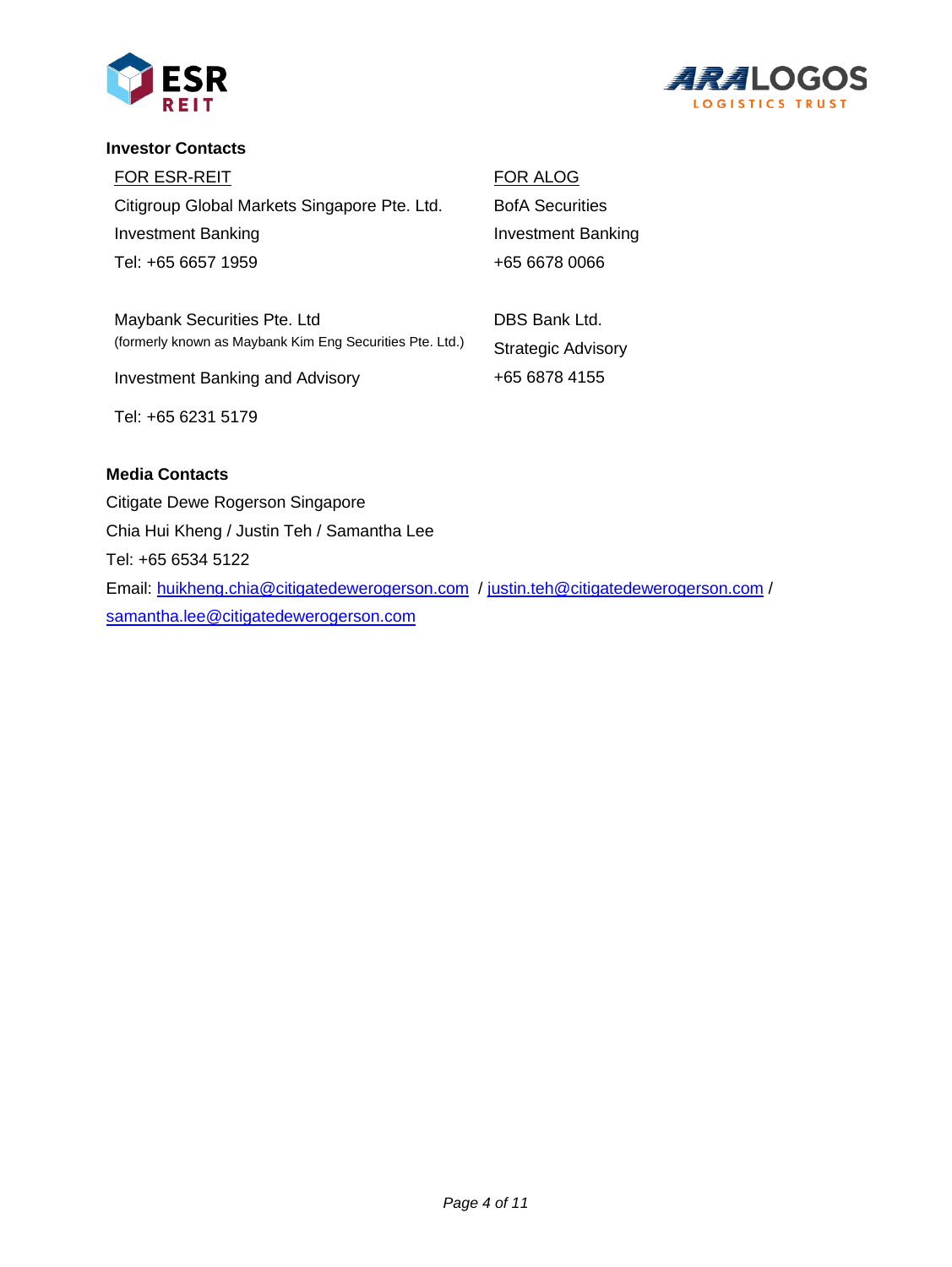



### **RESPONSIBILITY STATEMENTS**

**ESR-REIT Manager**. The directors of the ESR-REIT Manager (including those who may have delegated detailed supervision of this press release) have taken all reasonable care to ensure that the facts stated and opinions expressed in this press release (other than those relating to ALOG and/or the ALOG Manager) are fair and accurate and that there are no other material facts not contained in this press release, the omission of which would make any statement in this press release misleading. The directors of the ESR-REIT Manager jointly and severally accept responsibility accordingly.

Where any information has been extracted or reproduced from published or otherwise publicly available sources or obtained from a named source (including ALOG and/or the ALOG Manager), the sole responsibility of the directors of the ESR-REIT Manager has been to ensure through reasonable enquiries that such information is accurately extracted from such sources or, as the case may be, reflected or reproduced in this press release. The directors of the ESR-REIT Manager do not accept any responsibility for any information relating to ALOG and/or the ALOG Manager or any opinion expressed by ALOG and/or the ALOG Manager.

**ALOG Manager**. The directors of the ALOG Manager (including those who may have delegated detailed supervision of this press release) have taken all reasonable care to ensure that the facts stated and opinions expressed in this press release (other than the information relating to or opinions expressed by ESR-REIT and the ESR-REIT Manager) are fair and accurate and that there are no other material facts not contained in this press release, the omission of which would make any statement in this press release misleading. The directors of the ALOG Manager jointly and severally accept responsibility accordingly.

Where any information has been extracted or reproduced from published or otherwise publicly available sources or obtained from a named source (including ESR-REIT and the ESR-REIT Manager), the sole responsibility of the directors of the ALOG Manager has been to ensure through reasonable enquiries that such information is accurately extracted from such sources or, as the case may be, reflected or reproduced in this press release. The directors of the ALOG Manager do not accept any responsibility for any information relating to ESR-REIT and/or the ESR-REIT Manager or any opinion expressed by ESR-REIT and/or the ESR-REIT Manager.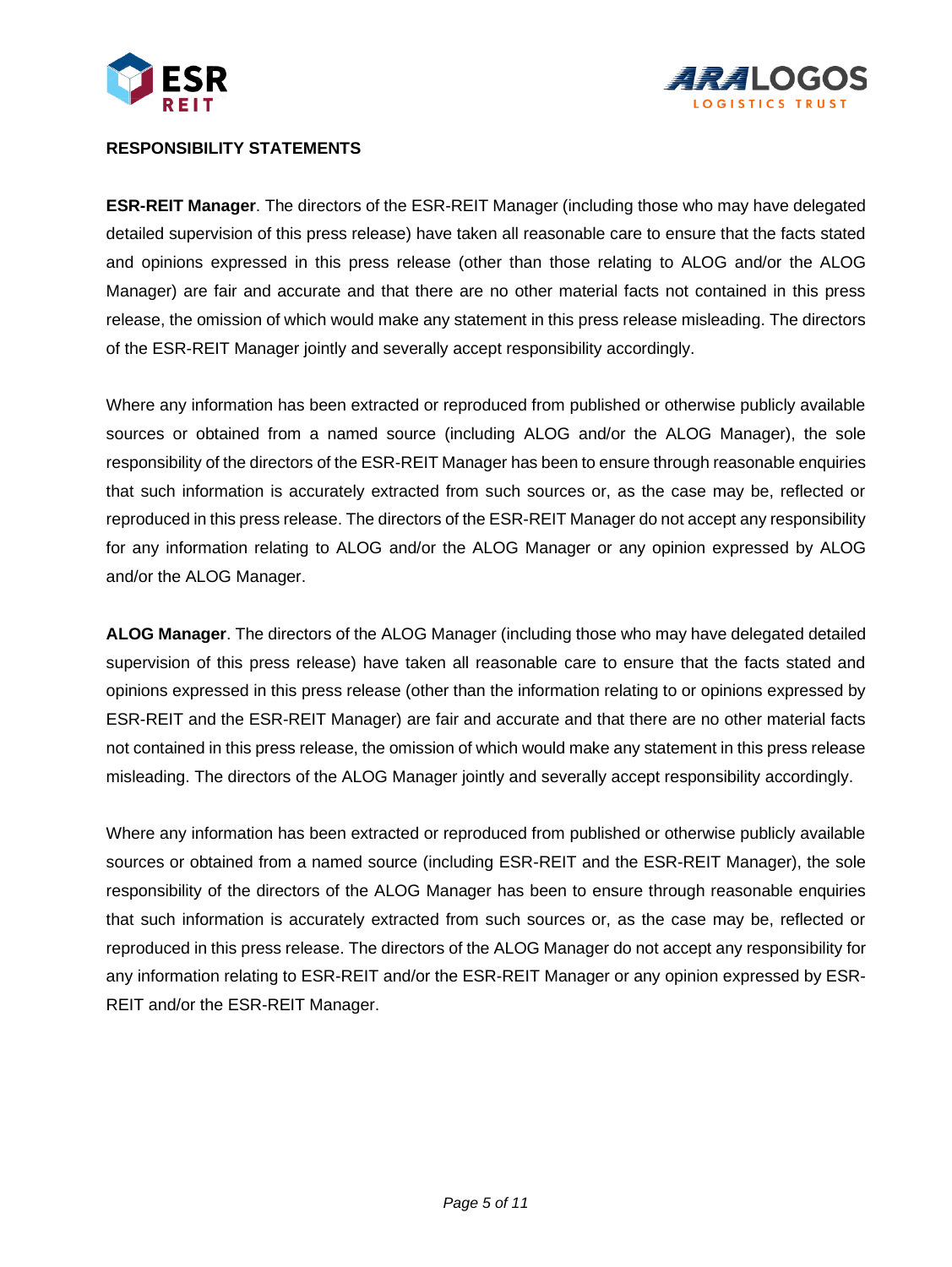



## **About ESR-REIT**

ESR-REIT has been listed on the Singapore Exchange Securities Trading Limited since 25 July 2006.

ESR-REIT invests in quality income-producing industrial properties and as at 31 December 2021 holds interest in a diversified portfolio of 56 properties located across Singapore, with a total gross floor area of approximately 15.3 million square feet and an aggregate property value of S\$3.2 billion<sup>18</sup>. The properties are in the following business sectors: Business Park, High-Specs Industrial, Logistics/Warehouse and General Industrial, and are located close to major transportation hubs and key industrial zones islandwide. ESR-REIT also holds a 10.0% interest in ESR Australia Logistics Partnership, a private fund comprising 36 predominantly freehold logistics properties all located in Australia.

The Manager's objective is to provide ESR-REIT unitholders with a stable income stream through the successful implementation of the following strategies:

- Acquisition of value-enhancing properties;
- Proactive asset management;
- Divestment of non-core properties; and
- Prudent capital and risk management.

ESR Funds Management (S) Limited, the Manager of ESR-REIT, is owned by namely, ESR Cayman Limited ("**ESR**") (67.3%), Shanghai Summit Pte. Ltd. (25.0%), and Mitsui & Co., Ltd (7.7%).

For further information on ESR-REIT, please visit [www.esr-reit.com.sg.](http://www.esr-reit.com.sg/)

#### **About the Sponsor, ESR**

ESR is APAC's largest real asset manager powered by the New Economy and the third largest listed real estate investment manager globally. With over US\$140 billion in gross assets under management (AUM), ESR's fully integrated development and investment management platform extends across key APAC markets, including China, Japan, South Korea, Australia, Singapore, India, New Zealand and Southeast Asia, representing over 95% of GDP in APAC, and also includes an expanding presence in Europe and the U.S. ESR provides a diverse range of real asset investment solutions and New Economy real estate development opportunities across its private funds business, which allows capital partners and customers

<sup>&</sup>lt;sup>18</sup> Includes 100% of the valuation of 7000 Ang Mo Kio Avenue 5 and 48 Pandan Road, in which ESR-REIT holds 80% interest in 7000 Ang Mo Kio Avenue 5 and 49% interest in 48 Pandan Road, but excludes the effects arising from the adoption of Financial Reporting Standard (FRS) 116 *Leases* which became effective on 1 January 2019.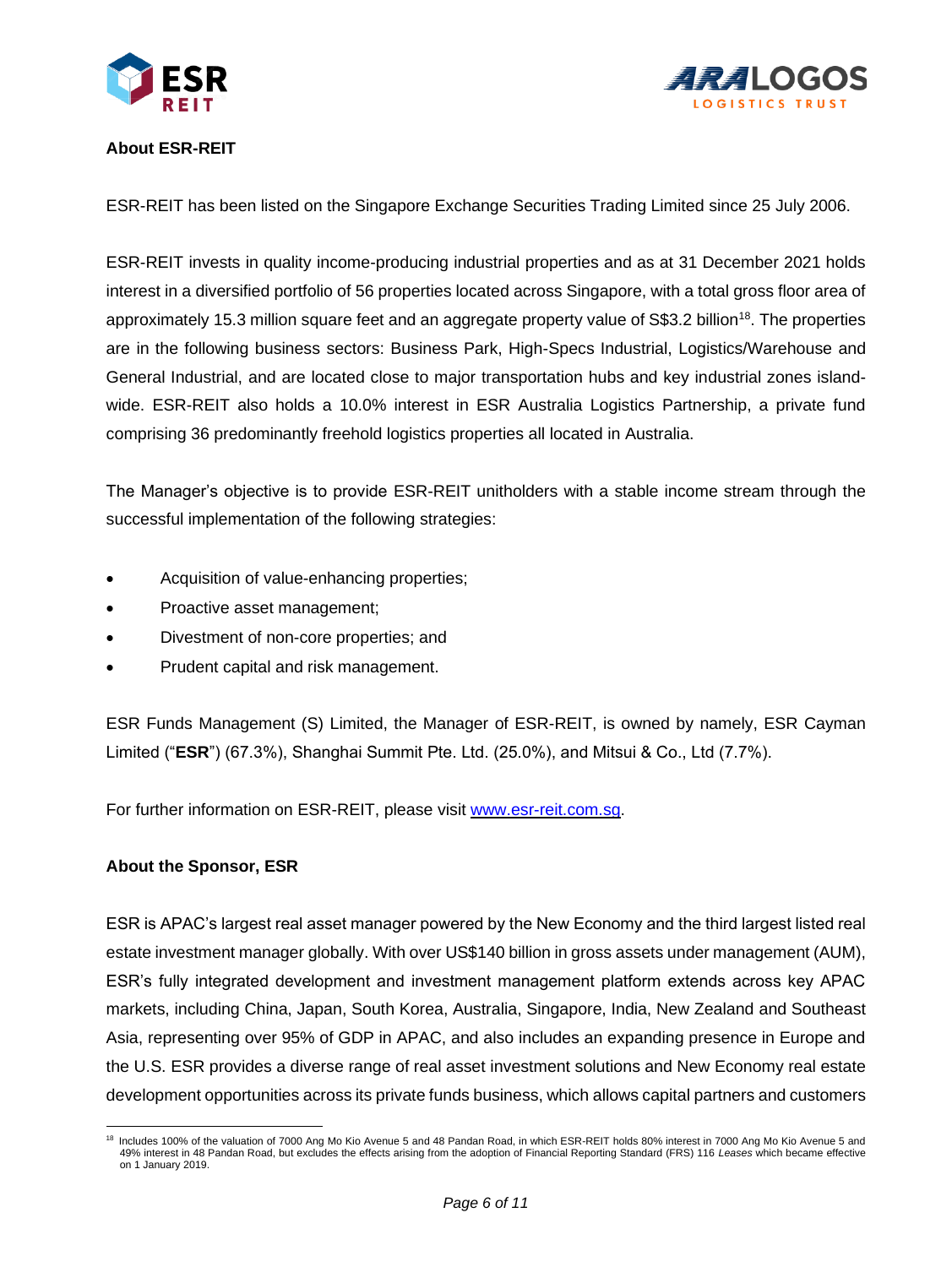



to capitalise on the most significant secular trends in APAC. With 14 listed REITs managed by ESR and its associates, ESR is the largest sponsor and manager of REITs in APAC with a total AUM of US\$45 billion. ESR's purpose – *Space and Investment Solutions for a Sustainable Future* – drives it to manage sustainably and impactfully and ESR considers the environment and the communities in which it operates as key stakeholders of its business. Listed on the Main Board of The Stock Exchange of Hong Kong, ESR is a constituent of the FTSE Global Equity Index Series (Large Cap), Hang Seng Composite Index and MSCI Hong Kong Index. More information is available at [www.esr.com.](http://www.esr.com/)

### **IMPORTANT NOTICE**

The value of units in ESR-REIT ("**Units**") and the income derived from them may fall as well as rise. Units are not investments or deposits in, or liabilities or obligations, of ESR Funds Management (S) Limited ("**Manager**"), RBC Investor Services Trust Singapore Limited (in its capacity as trustee of ESR-REIT) ("**Trustee**"), or any of their respective related corporations and affiliates (individually and collectively "**Affiliates**"). An investment in Units is subject to equity investment risk, including the possible delays in repayment and loss of income or the principal amount invested. Neither ESR-REIT, the Manager, the Trustee nor any of the Affiliates guarantees the repayment of any principal amount invested, the performance of ESR-REIT, any particular rate of return from investing in ESR-REIT, or any taxation consequences of an investment in ESR-REIT. Any indication of ESR-REIT performance returns is historical and cannot be relied on as an indicator of future performance.

Investors have no right to request that the Manager redeem or purchase their Units while the Units are listed. It is intended that investors may only deal in their Units through trading on Singapore Exchange Securities Trading Limited (the "**SGX-ST**"). Listing of the Units on the SGX-ST does not guarantee a liquid market for the Units. This news release may contain forward-looking statements that involve assumptions, risks and uncertainties. Actual future performance, outcomes and results may differ materially from those expressed in forward-looking statements as a result of a number of risks, uncertainties and assumptions. Representative examples of these factors include (without limitation) general industry and economic conditions, interest rate trends, cost of capital and capital availability, competition from similar developments, shifts in expected levels of occupancy or property rental income, changes in operating expenses, governmental and public policy changes and the continued availability of financing in amounts and on terms necessary to support ESR-REIT's future business. You are cautioned not to place undue reliance on these forward-looking statements, which are based on the Manager's current view of future events.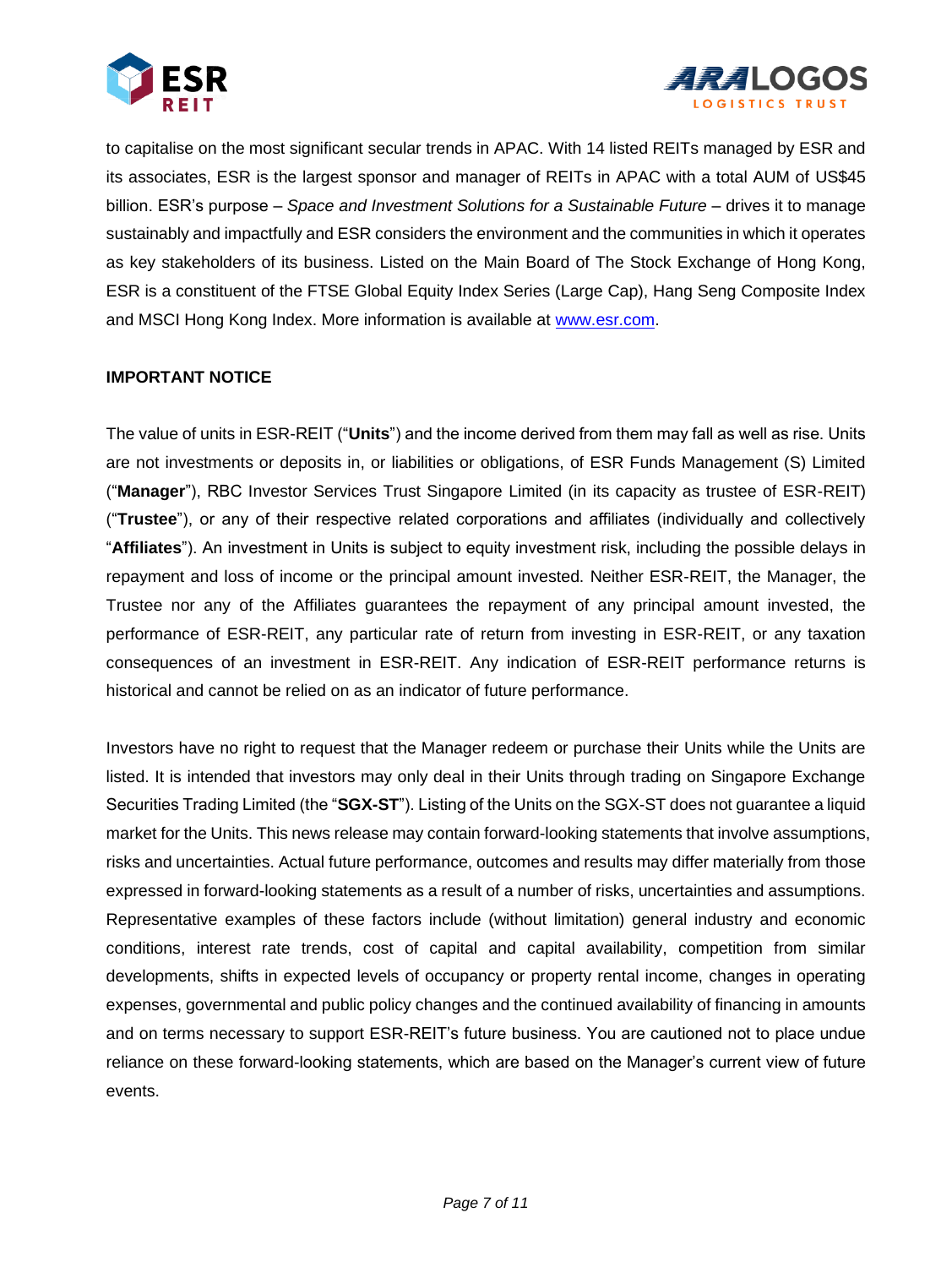



This news release is for information purposes only and does not have regard to your specific investment objectives, financial situation or your particular needs. Any information contained in this material is not to be construed as investment or financial advice and does not constitute an offer or an invitation to invest in ESR-REIT or any investment or product of or to subscribe to any services offered by the Manager, the Trustee or any of the Affiliates.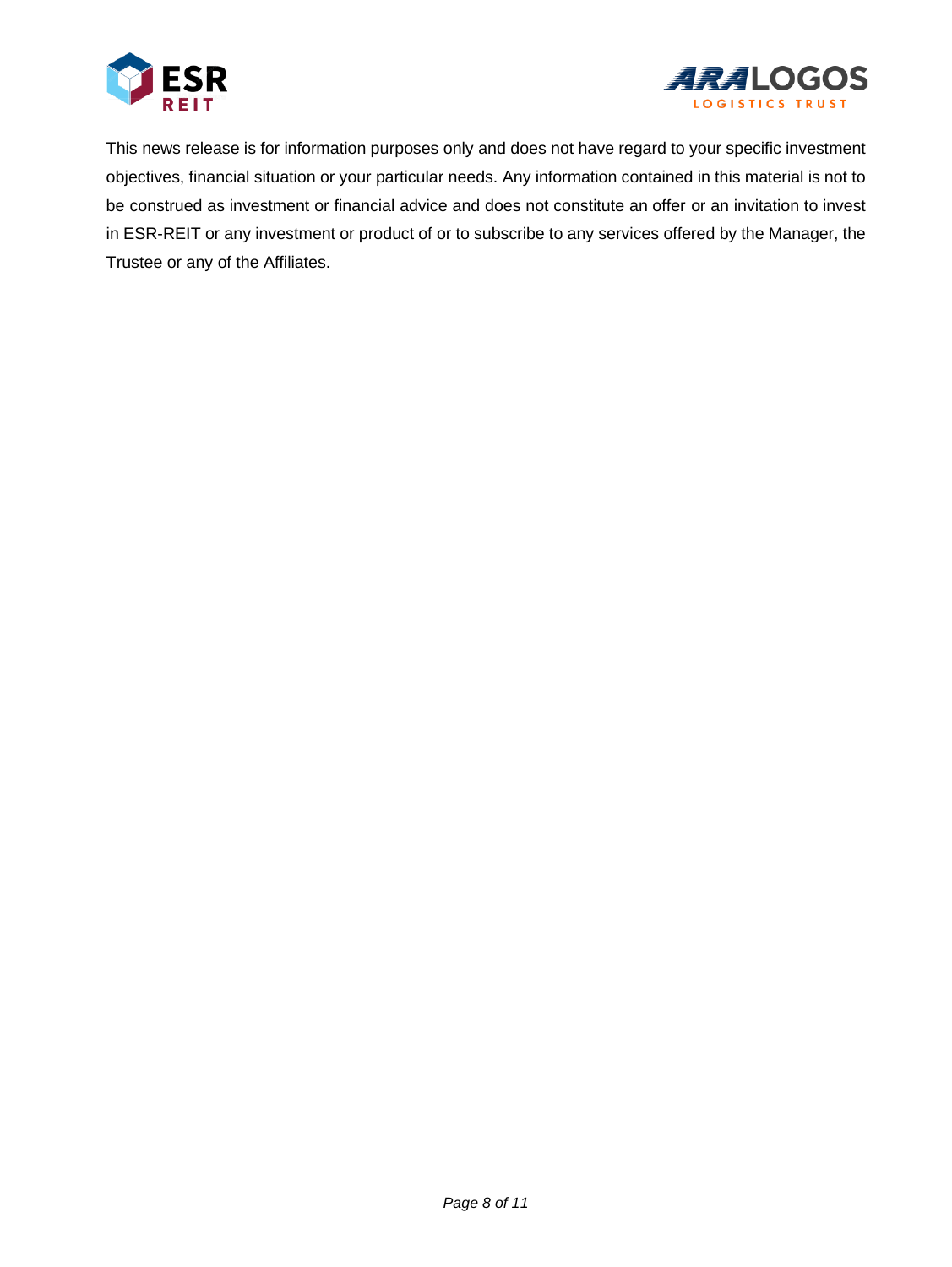



### **ABOUT ARA LOGOS LOGISTICS TRUST**

Listed on the Singapore Exchange on 12 April 2010, ARA LOGOS Logistics Trust is a real estate investment trust that invests in quality income-producing industrial real estate used for logistics purposes, as well as real estate-related assets in the Asia Pacific. ALOG is managed by ARA LOGOS Logistics Trust Management Limited.

As at 31 December 2021, ALOG's portfolio comprises 29<sup>19</sup> high quality logistics warehouse properties strategically located in established logistics clusters in Singapore and Australia as well as 49.5% and 40.0% stakes in the New LAIVS Trust and Oxford Property Fund respectively. The portfolio has a total gross floor area of approximately 1.0 million square metres and is valued at approximately S\$1.8 billion<sup>20</sup>.

For more information, please visit [https://www.aralogos-reit.com.](https://www.aralogos-reit.com/)

### **ABOUT ARA LOGOS LOGISTICS TRUST MANAGEMENT LIMITED**

ALOG is managed by ARA LOGOS Logistics Trust Management Limited, a wholly owned subsidiary of LOGOS and ARA Asset Management Limited ("**ARA**"). LOGOS is a dynamic and growing logistics specialist with operations across 10 countries in Asia Pacific. LOGOS' shareholders comprise ESR Group and its Founders and Co-CEOs, John Marsh and Trent Iliffe. LOGOS has circa 9.1 million sqm of property owned and under development, with a total completed value of over US\$19.6 billion, across 31 ventures, including ALOG. As a vertically integrated business, LOGOS manages every aspect of logistics real estate, from sourcing land or facilities, to undertaking development and asset management, on behalf of some of the world's leading global real estate investors. ARA is part of the ESR Group (the "**Group**"), APAC's largest real asset manager powered by the New Economy and the third largest listed real estate investment manager globally. With US\$140 billion in gross AUM, our fully integrated development and investment management platform extends across key APAC markets, including China, Japan, South Korea, Australia, Singapore, India, New Zealand and Southeast Asia, representing over 95% of GDP in APAC, and also includes an expanding presence in Europe and the U.S. We provide a diverse range of real asset investment solutions and New Economy real estate development opportunities across our private funds business, which allow capital partners and customers to capitalise on the most significant secular trends in APAC. With 14 listed REITs managed by the Group and its associates, ESR is the largest sponsor and manager of REITs in APAC with a total AUM of US\$45 billion. Our purpose – Space and Investment Solutions for a Sustainable Future – drives us to manage sustainably and impactfully and

<sup>&</sup>lt;sup>19</sup> As at 11 January 2022, ALOG's portfolio comprises 30 high quality logistics warehouse properties with the completion of 21 Curlew Street (formerly known as the Heron Property)

 $20$  Portfolio value includes ALOG's 49.5% and 40.0% stakes in the New LAIVS Trust and Oxford Property Fund respectively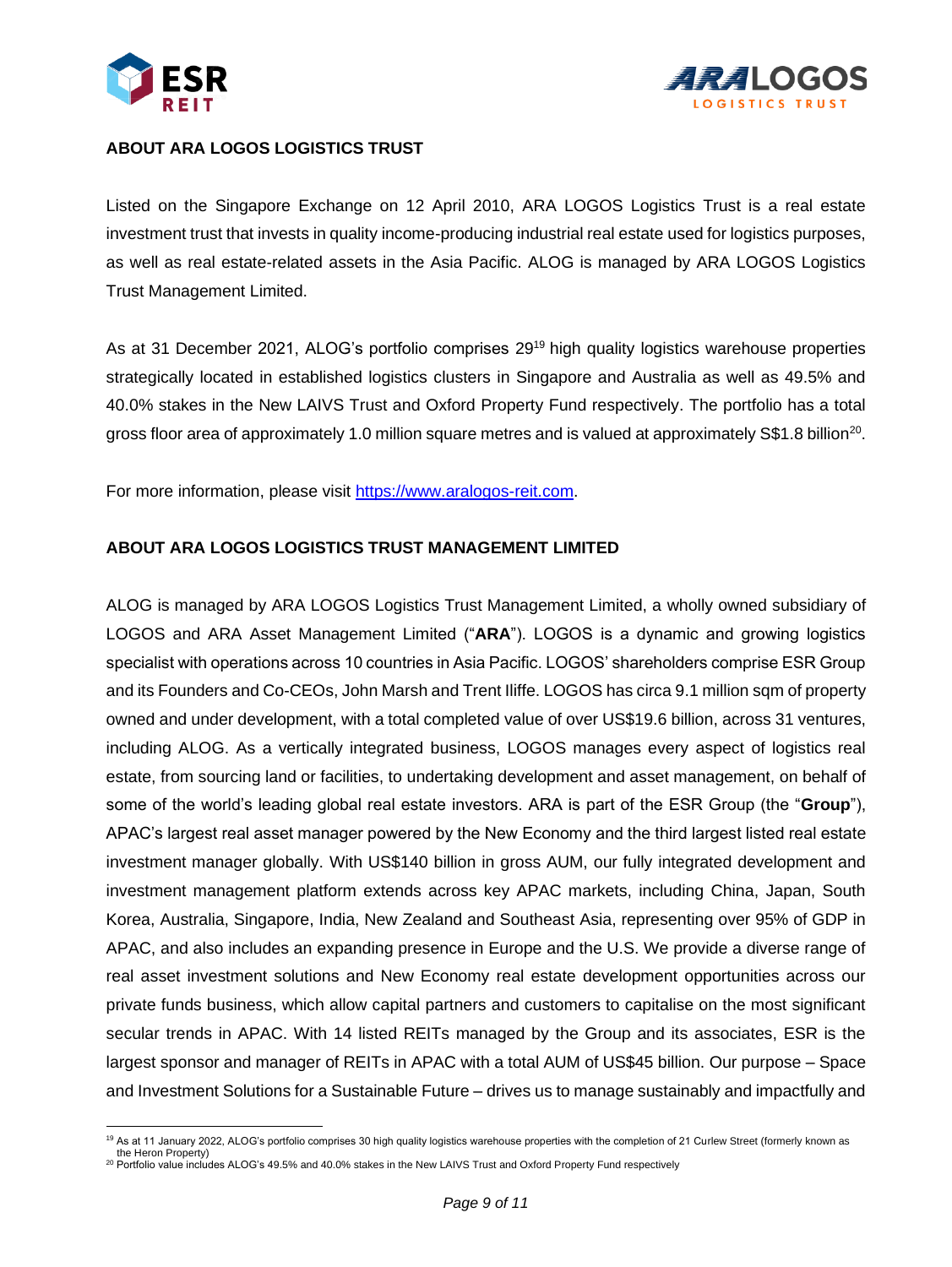



we consider the environment and the communities in which we operate as key stakeholders of our business. Listed on the Main Board of The Stock Exchange of Hong Kong, ESR is a constituent of the FTSE Global Equity Index Series (Large Cap), Hang Seng Composite Index and MSCI Hong Kong Index.

For more information, please visit [https://www.esr.com,](https://www.esr.com/) [https://www.ara-group.com](https://www.ara-group.com/) and [https://www.logosproperty.com.](https://www.logosproperty.com/)

### **IMPORTANT NOTICE**

The value of units in ALOG ("**ALOG Units**") and the income derived from them, if any, may fall or rise. ALOG Units are not obligations of, deposits in, or guaranteed by, ARA LOGOS Logistics Trust Management Limited (as the manager of ALOG) or any of its affiliates. An investment in ALOG Units is subject to investment risks, including the possible loss of the principal amount invested.

Investors should note that they will have no right to request the ALOG Manager to redeem or purchase their ALOG Units for so long as the ALOG Units are listed on the SGX-ST. It is intended that holders of Units may only deal in their ALOG Units through trading on the SGX-ST. The listing of the ALOG Units on the SGX-ST does not guarantee a liquid market for the ALOG Units. The past performance of ALOG is not necessarily indicative of the future performance of ALOG.

This press release may contain forward-looking statements, including forward-looking financial information, that involve assumptions, known and unknown risks and uncertainties. Actual future performance, outcomes and results may differ materially from those expressed in forward-looking statements as a result of such assumptions, known and unknown risks and assumptions. Representative examples of these factors include (without limitation) general industry and economic conditions, interest rate trends, cost of capital and capital availability, competition from similar developments, shifts in expected levels of occupancy or property rental income, changes in operating expenses, including employee wages, benefits and training, property expenses, governmental and public policy changes and the continued availability of financing in amounts and on terms necessary to support ALOG's future business. You are cautioned not to place undue reliance on these forward-looking statements, which are based on the ALOG Manager's current view of future events. No assurance can be given that future events will occur, that projections will be achieved, or that assumptions are correct. The ALOG Manager does not assume any responsibility to amend, modify, or revise any forward-looking statements, on the basis of any subsequent developments, information or events, or otherwise, subject to compliance with